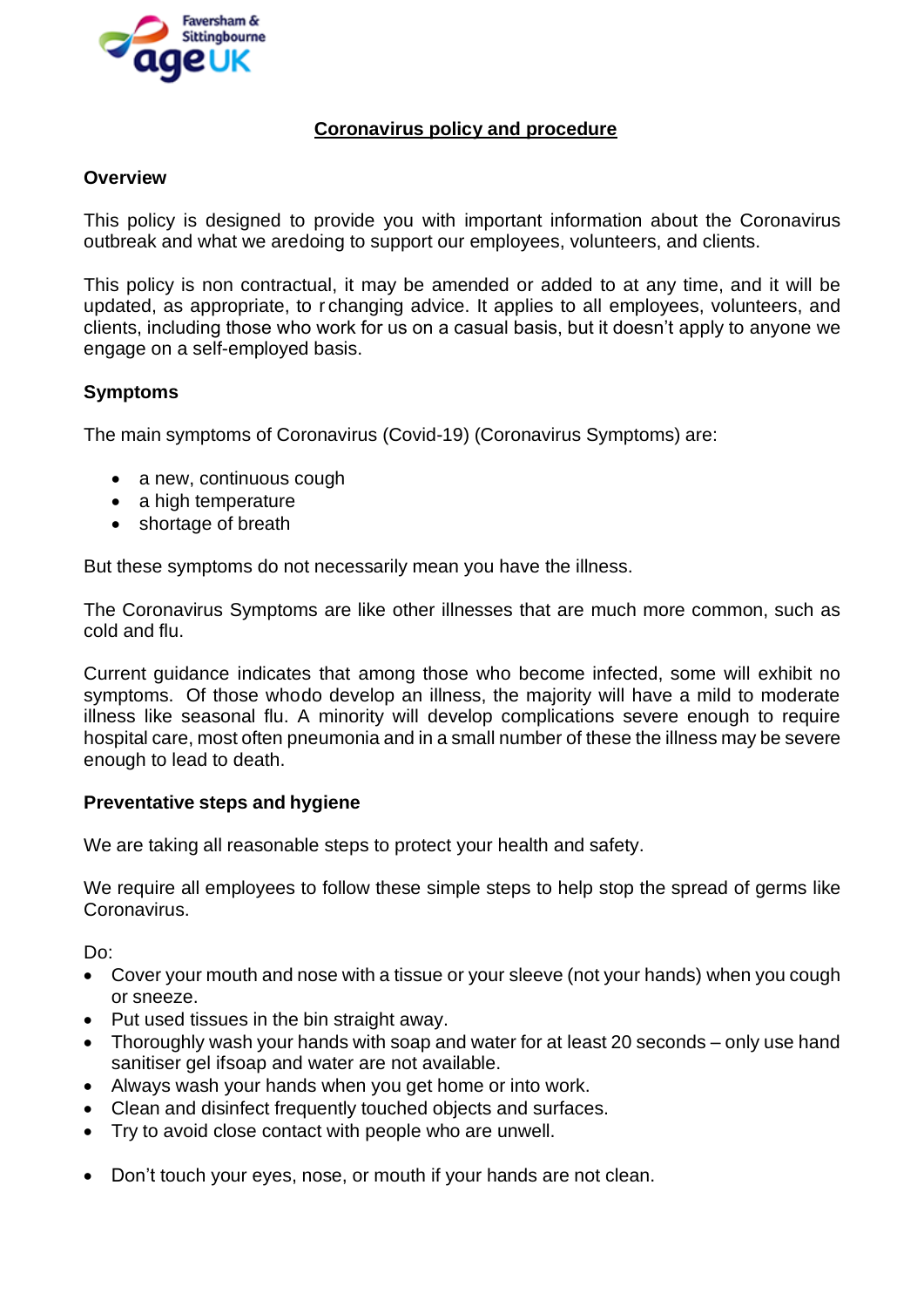

# **At risk groups**

Current advice is that the risk of severe illness increases amongst people aged 70 and over and those with underlying health risks, such as diabetes, heart disease and lung disease and those with weakened immunesystems. Pregnant women have also recently been included in the "at risk" group.

Employees and volunteers are responsible to tell us if you think you are at risk:

- Because you are in one of the high-risk groups or you care for someone who is considered to be high risk; or
- Because you have recently returned from one of the countries considered to be high risk,
- You have been in contact with, or live in the same household as, someone who is being tested for, has testedpositive for Coronavirus or has been advised to self-isolate because they have coronavirus symptoms.

We will conduct an individual risk assessment for anyone we believe to be in a high-risk group and will put in place appropriate safeguards.

## **What to do if you have Coronavirus symptoms**

- If you become ill at work you and show any of the symptoms you should inform, you line manager and leave the building and go home immediately and arrange a COVID test.
- If you become ill at home, please do not come into work. You'll need to telephone us in accordance with ourusual absence policy.

## **What to do if you test positive for Coronavirus**

Please advise us immediately if you test positive for Coronavirus, even if your symptoms are mild. You will not be able to return to work until you are considered fit by Public Health England or any other competent authority. You don't need to obtain a fit note from your doctor, but please send to us anything you do receive which confirms yourdiagnosis and/or fitness to return to work.

If you feel well enough to work, please let us know. If your role lends itself to homeworking, we'll discuss how wecan facilitate this.

We will not inform anyone else about your condition unless it's necessary to do so and we are legally able to. Our overriding obligation is to protect the health and safety of our employees, volunteers and clients and we may therefore have to speak to your colleagues and other people with whom you've been in close contact to protect them. Any information we disclose will be limited to what is necessary for that protection.

Public Health England are responsible for 'contact tracing' (tracing anyone you have been in close contact with),and we will cooperate with them as appropriate.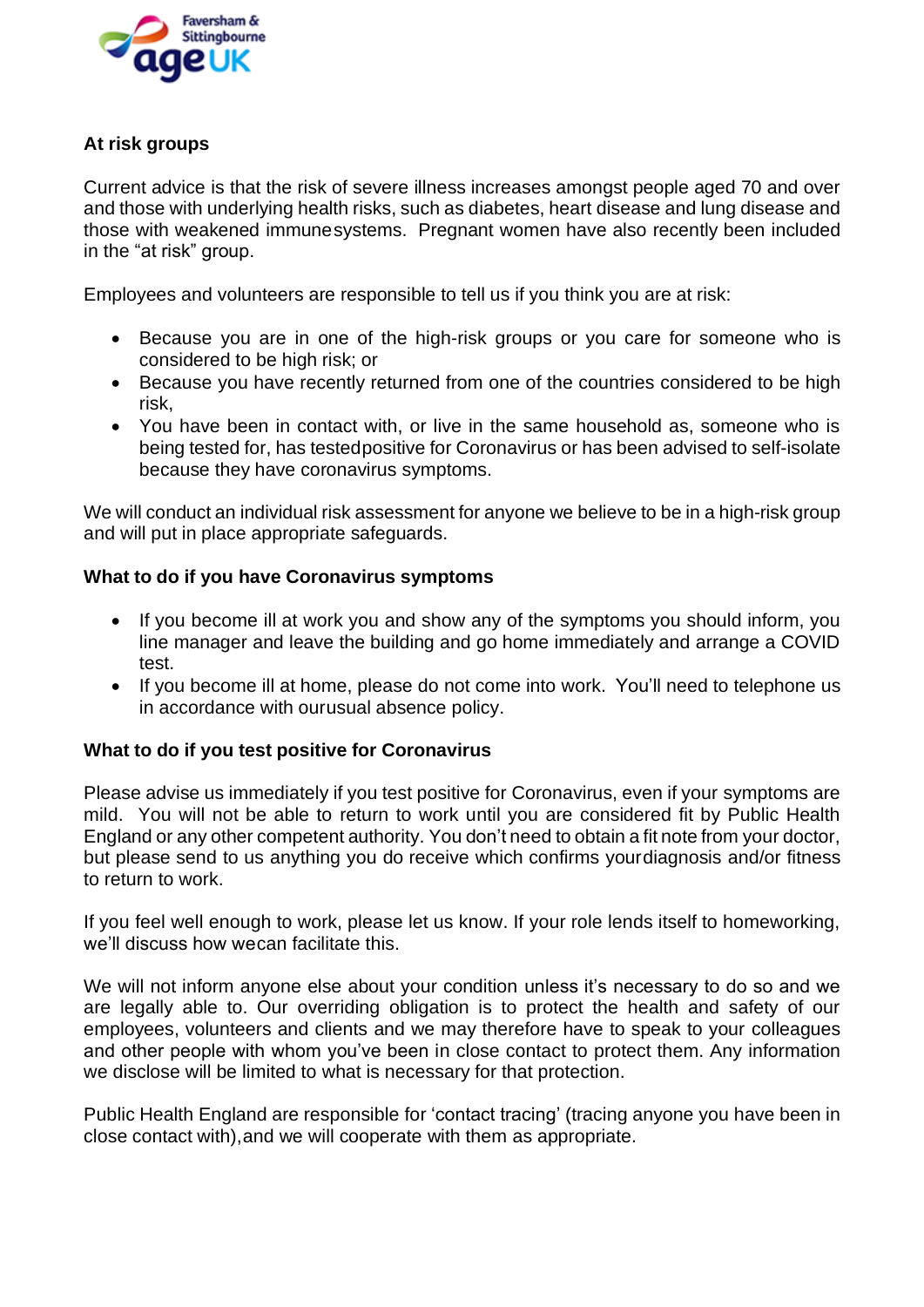

# **What to do if you are advised by a medical professional to self-isolate**

New government advice is that people should stay at home if they, or anyone in their household has Coronavirus or has symptoms of Coronavirus. Those at high risk may also have to self-isolate even if they, or anyone in their household doesn't have symptoms.

This means you should:

- Stay at home.
- Not go to work or public areas
- Not use public transport or taxis
- Ask friends, family members or delivery services to carry out errands for you.
- Try to avoid visitors to your home, although it's okay for friends, family and delivery drivers to drop off food.

You may need to do this for up to 14 days (longer if you are in a high-risk group) to help reduce the possiblespread of infection. Please follow the advice you are given.

If you feel well enough to work, please let us know. If your role lends itself to homeworking, we'll discuss how wecan facilitate this.

The government has up to date information for individuals who have travelled overseas and returned to the UK. Ifyou have been abroad recently, please consult this information and inform us if you are required to self-isolate.

## **Sick pay policy**

If you are diagnosed with Coronavirus or have Coronavirus Symptoms and you are too unwell to work from home, we will pay you statutory sick pay from the first day of absence, provided you meet the qualifying conditions. You will need to comply with the usual rules around notification set out in our sickness policy, but you do not need to obtain a fit note unless your illness lasts for longer than 14 days.

We will also pay you statutory sick pay if you have to self-isolate because someone in your household has symptoms of Coronavirus, if you are not able to continue to work from home. You will need to meet the qualifying conditions and inform us immediately.

## **Self-isolation**

If you are advised to self-isolate and don't have any symptoms, we will pay you statutory sick pay as set out above if you are not able to work from home. We may need to contact to you to ask about work relatedissues, so please tell your manager the best number to contact you on.

## **Testing**

The expansion of workplace testing will identify more positive cases of COVID-19 and ensure those who are infected isolate. This will reduce the spread of the virus and protect those who cannot work from home, and our vital services. Testing can provide confidence to workers and clients in the workplace, helping to protect and enable business continuity.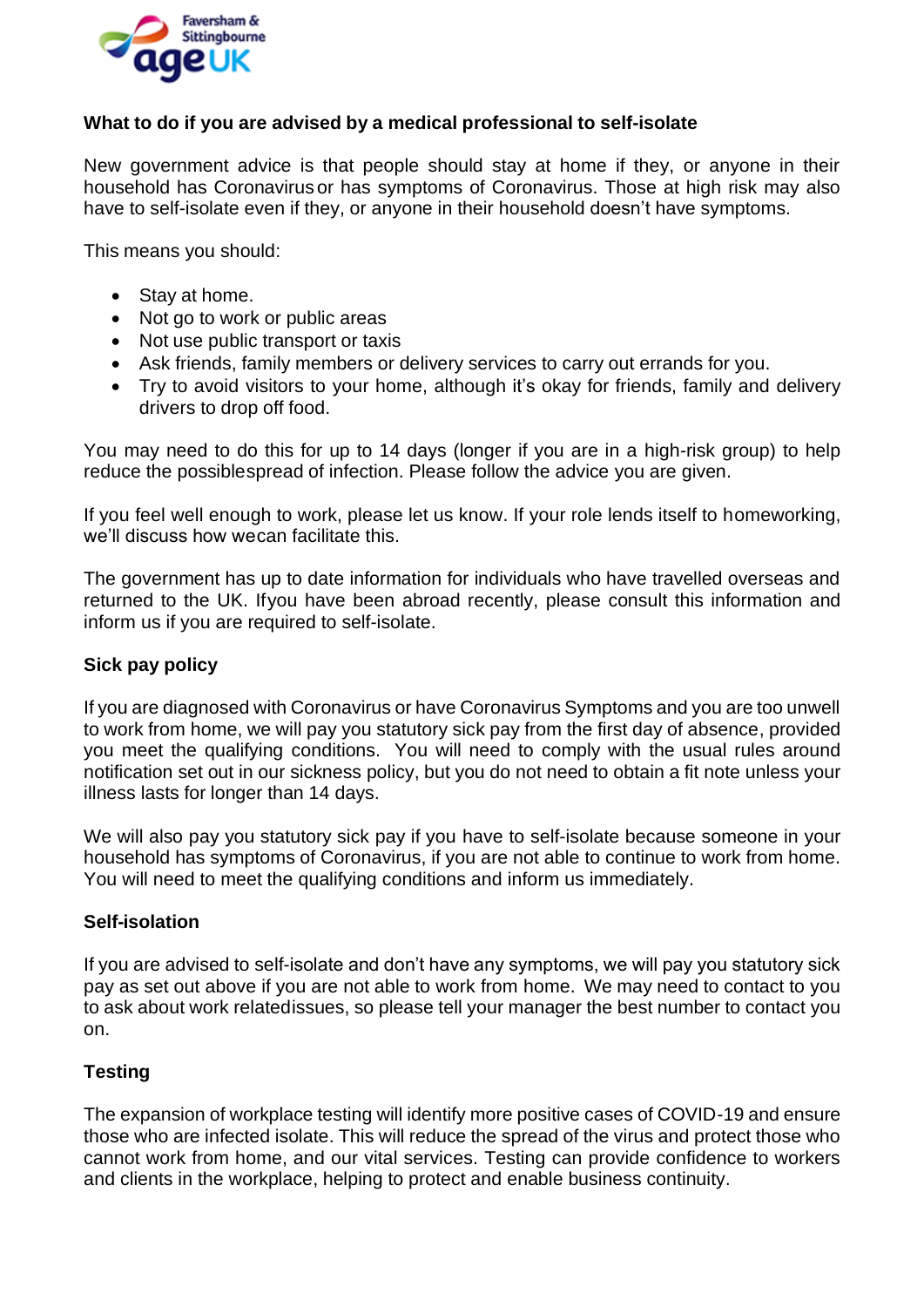

This programme is crucial given that around 1 in 3 people who are infected with COVID-19 have no symptoms so could be spreading the disease without knowing it. Broadening testing to identify those showing no symptoms will mean finding positive cases more quickly, and break chains of transmission.

We want as many employees as possible to sign up to regular tests. This will reduce the risk of transmission among those who cannot work from home and ensure vital are uninterrupted.

#### Lateral flow testing

Lateral flow testing is a fast and simple way to test people who do not have symptoms of COVID-19, but who may still be spreading the virus. The best-known example of a lateral flow test is the home pregnancy test kit.

The tests are easy to use and give results in less than 30 minutes. Lateral flow devices do not require a laboratory to process the test. They are designed to be intuitive and require minimal training to operate.

Those who test positive must immediately self-isolate to avoid passing the virus on to others.

You will be requested to undertake a lateral flow test if you are suspected to show symptoms or feel unwell to give an instant result.

#### PCR testing

A PCR test stands for polymerase chain reaction test. This is a diagnostic test that determines if you are infected by analysing a sample to see if it contains genetic material from the virus and it 100% accurate.

We accept that PCR testing is not a pleasant experience, however, with consent we are requesting that PCR testing is undertaken by each employee on a weekly basis. This should be on a Monday or at the start of a new rota cycle.

Although an employee is not legally bound to take a regular PCR test on request by the employer it is advisable to reduce the risk of spreading the virus amongst its work force.

Should an employee withdraw from PCR testing the employer will work with the employee to ascertain the reason behind withdrawing.

PCR testing is required to take place on a weekly basis. To maintain privacy, each employee will be issued with a PCR testing pack to register online themselves. They will be responsible for undertaking the test and sending it for analysing within the timeframes advised. Once the test results are received, the employee is responsible for reporting the result to their line manager.

Should the result returned show positive the employee is to remain at home and inform their line manager at the earliest opportunity to seek advice.